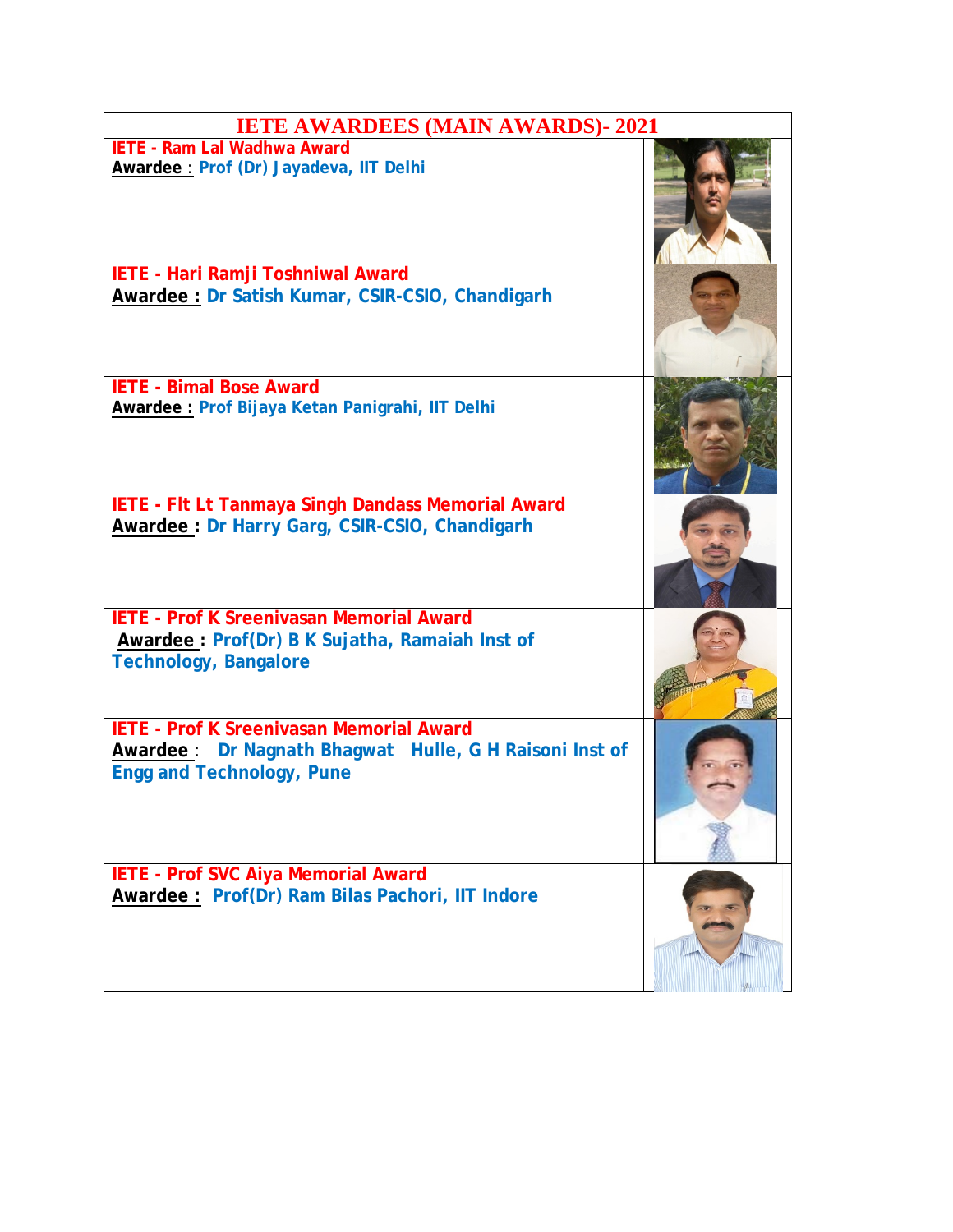| <b>IETE - Prof S N Mitra Memorial Award</b><br>Awardee: Dr Chinmoy Saha, IIST, Dept of Space,<br><b>Trivandrum</b>   |  |
|----------------------------------------------------------------------------------------------------------------------|--|
| <b>IETE-Bapuseetharam Award</b>                                                                                      |  |
| Awardee: Prof Ajay Agarwal, IIT Jodhpur                                                                              |  |
| <b>IETE - B V Baliga Memorial Award</b><br>Awardee: Prof(Dr) Subrat Kar, IIT Delhi                                   |  |
| <b>IETE - B R Batra Memorial Award</b><br>Awardee: Dr Prasad G, NRSC, ISRO, Hyderabad                                |  |
| <b>IETE - Brig M L Anand Award</b><br>Awardee: Dr Bijoy Chand Chatterjee, South Asian<br><b>University, Delhi</b>    |  |
| <b>IETE - Biman Behari Sen Memorial Award</b><br>Awardee: Dr Sunil Kumar Vuppala, Ericsson R &D,<br><b>Bangalore</b> |  |
| <b>IETE-Life Time Achievements Award</b><br>Awardee: Prof (Dr) Baidyanath Basu, Superannuated<br>Professor, IIT-BHU  |  |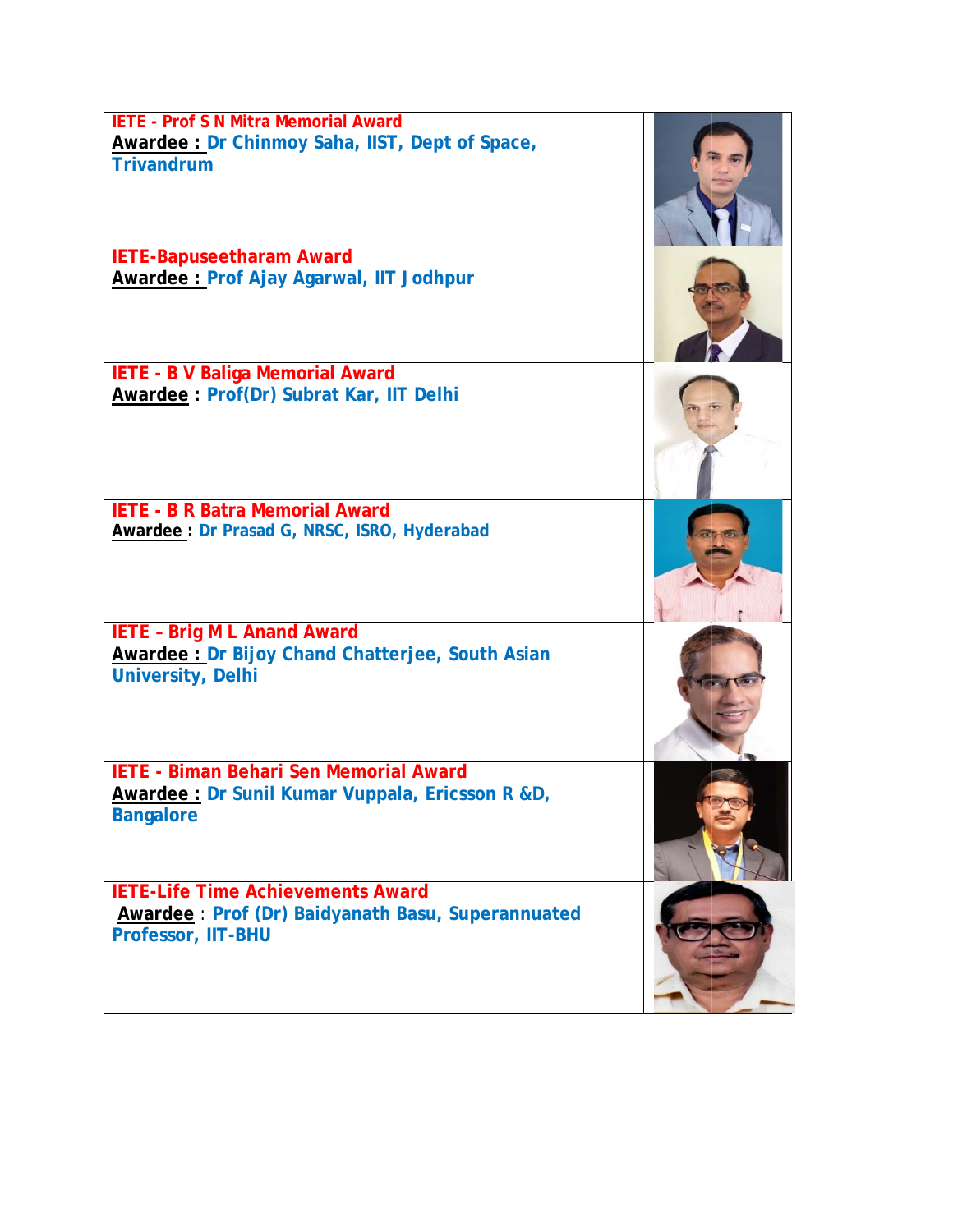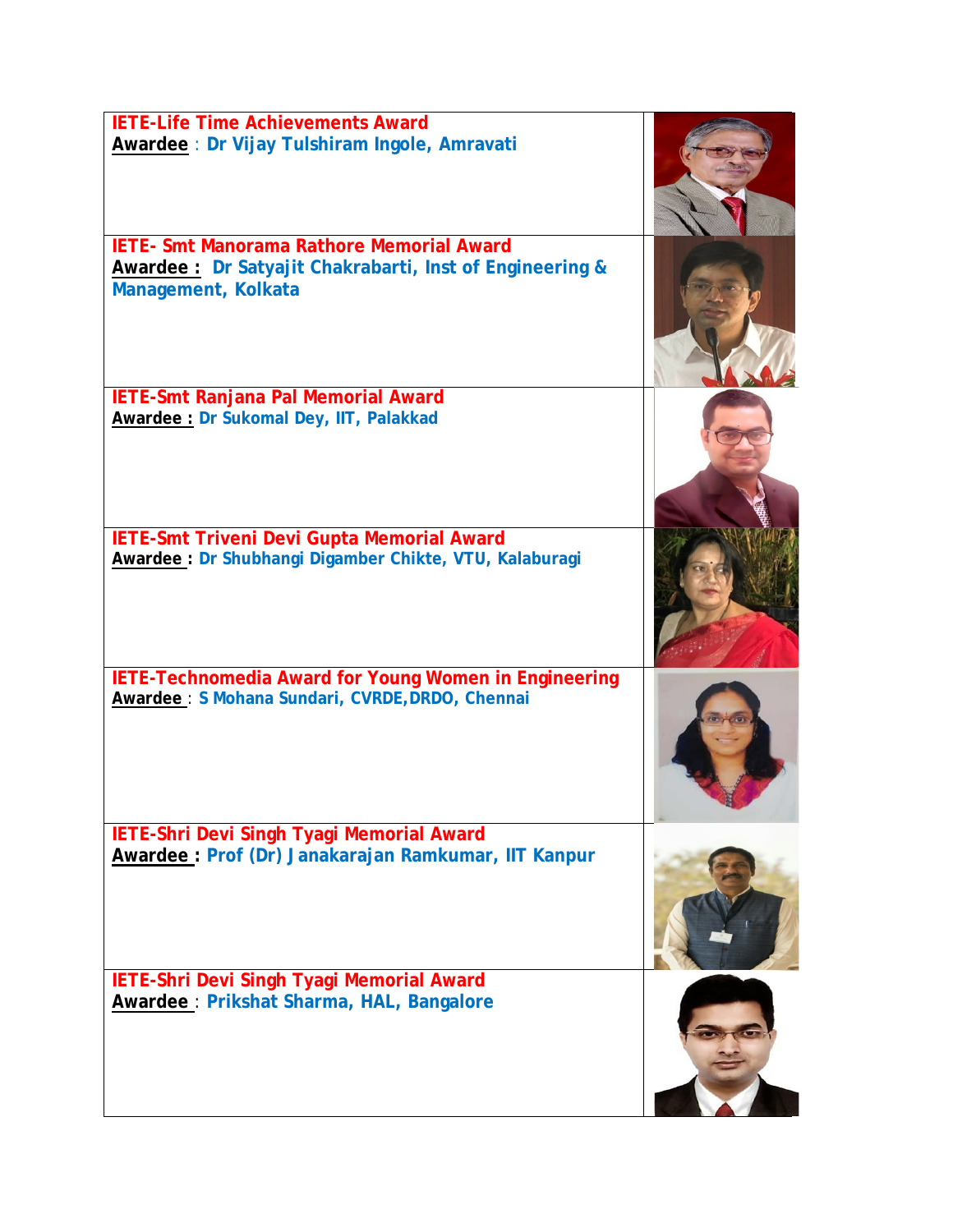| <b>IETE-Shri P P Malhotra Memorial Award</b><br>Winning Organization: GH Raisoni Inst of Engg &<br><b>Tech(G00366), Pune</b>                                                      | TELE - SHELF F. MALHOTHA MEMORIAL A<br><b>64TH ANNUAL JETE CONVENTION</b><br>1.25° Sep 2021                                                                                                              |  |
|-----------------------------------------------------------------------------------------------------------------------------------------------------------------------------------|----------------------------------------------------------------------------------------------------------------------------------------------------------------------------------------------------------|--|
| <b>IETE-Shri P P Malhotra Memorial Award</b><br>Winning Organization: Sri Sairam Engineering<br>College(G00586), Chennai                                                          | L DISAntador de Eugenbergs aux nobecareu<br>2112<br><b>IETE - SHRI P P MALHOTRA MEMORIAL</b><br><b>RI SAIRAM ENGINEERING COLLEG</b><br><b>HALL ANNUAL LETE CONVENT</b><br>us Pige Pilippigan.<br>Kalkuta |  |
| <b>IETE- Dr Sudhakar Rao Award</b><br>Awardee: Dr Nacer Chahat, SWOT Mission, NASA, USA                                                                                           |                                                                                                                                                                                                          |  |
| <b>IETE AWARDEES (CORPORATE AWARDS)-2021</b>                                                                                                                                      |                                                                                                                                                                                                          |  |
| IETE-Corporate Award for Performance in Development of<br>Software (LE)<br><b>Awardee: M/s Bharat Electronics Limited, Bangalore</b>                                              |                                                                                                                                                                                                          |  |
| IETE-Corporate Award for Performance in Development of<br>Software (MSME)<br>Awardee: M/s Coempt Edu Teck Pvt. Ltd, Hyderabad                                                     |                                                                                                                                                                                                          |  |
| <b>IETE Corporate Award for Performance in Electronic Instruments</b><br>and Instrumentation (LE)<br><b>Awardee: M/s Adani Defence Systems and Technologies</b><br>Ltd, Ahmedabad |                                                                                                                                                                                                          |  |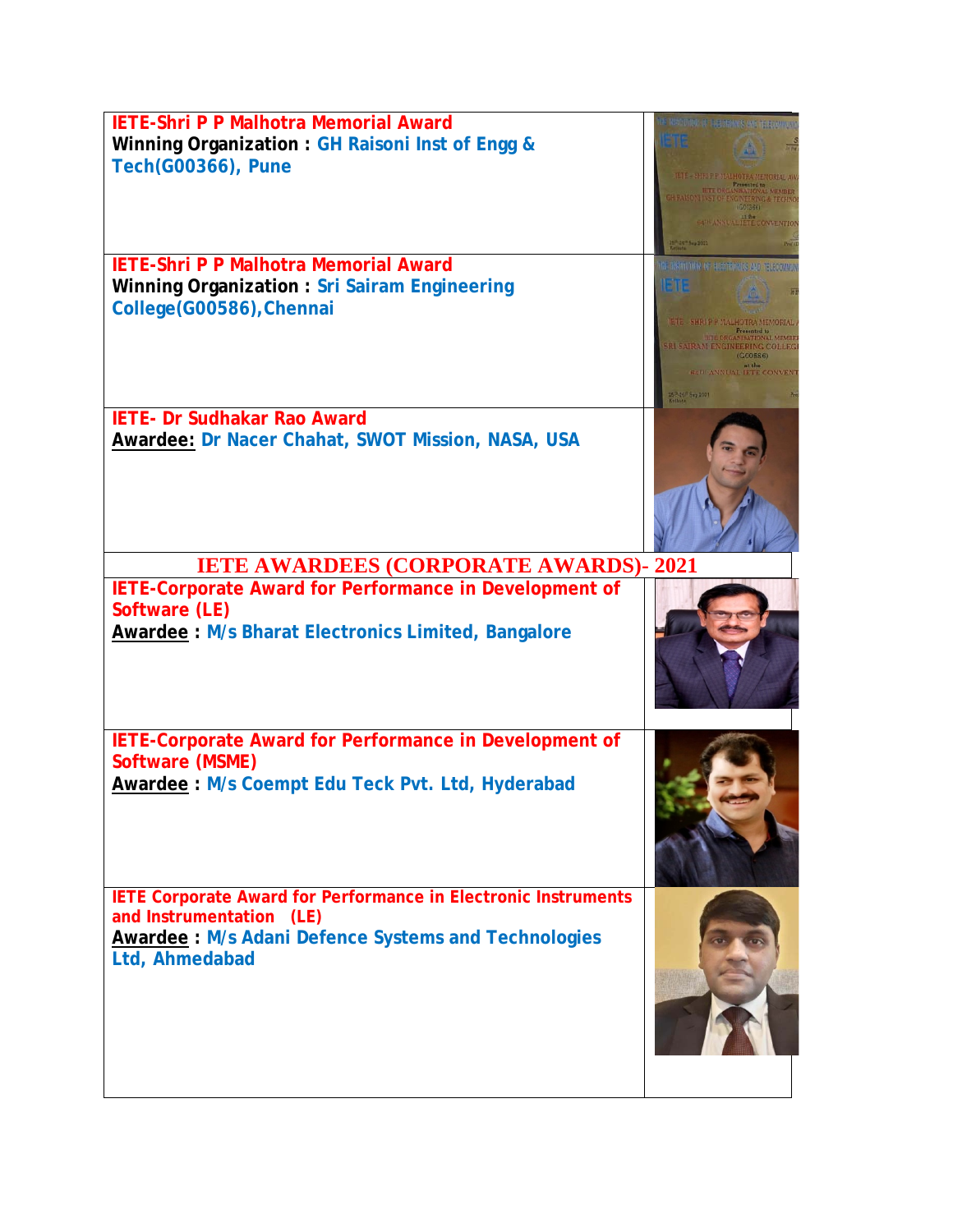## **IETE AWARDEES( BEST PAPER AWARDS) 2021 IETE SK Mitra Memorial Award**- The best research oriented paper by Ashfaq Ahmad, Farzana Arshad, Syeda Iffat Naqvi, Yasar Amin, Hannu Tenhunen & Jonathan Loo, published in **IETE** *Journal of Research*, Vol.66, No.1, pp-22-29 ļ I **IETE JC Bose Memorial Award**- The best engineering oriented paper by Majid Alotaibi published in *IETE Journal of Research*, Vol.66, No.6, pp.751-755 **IETE MN Saha Memorial Award**- The best application oriented paper by Joydev Ghosh published in *IETE Technical Review*, Vol. 37, Issue 4, pp. 329-338 **IETE KS Krishnan Memorial Award**- The best system oriented paper by Jyotirmaya Sahoo, Susovon Samanta & Shamik Bhattacharyya published in *IETE Journal of Research*, Vol.66, No.4, pp. 442-453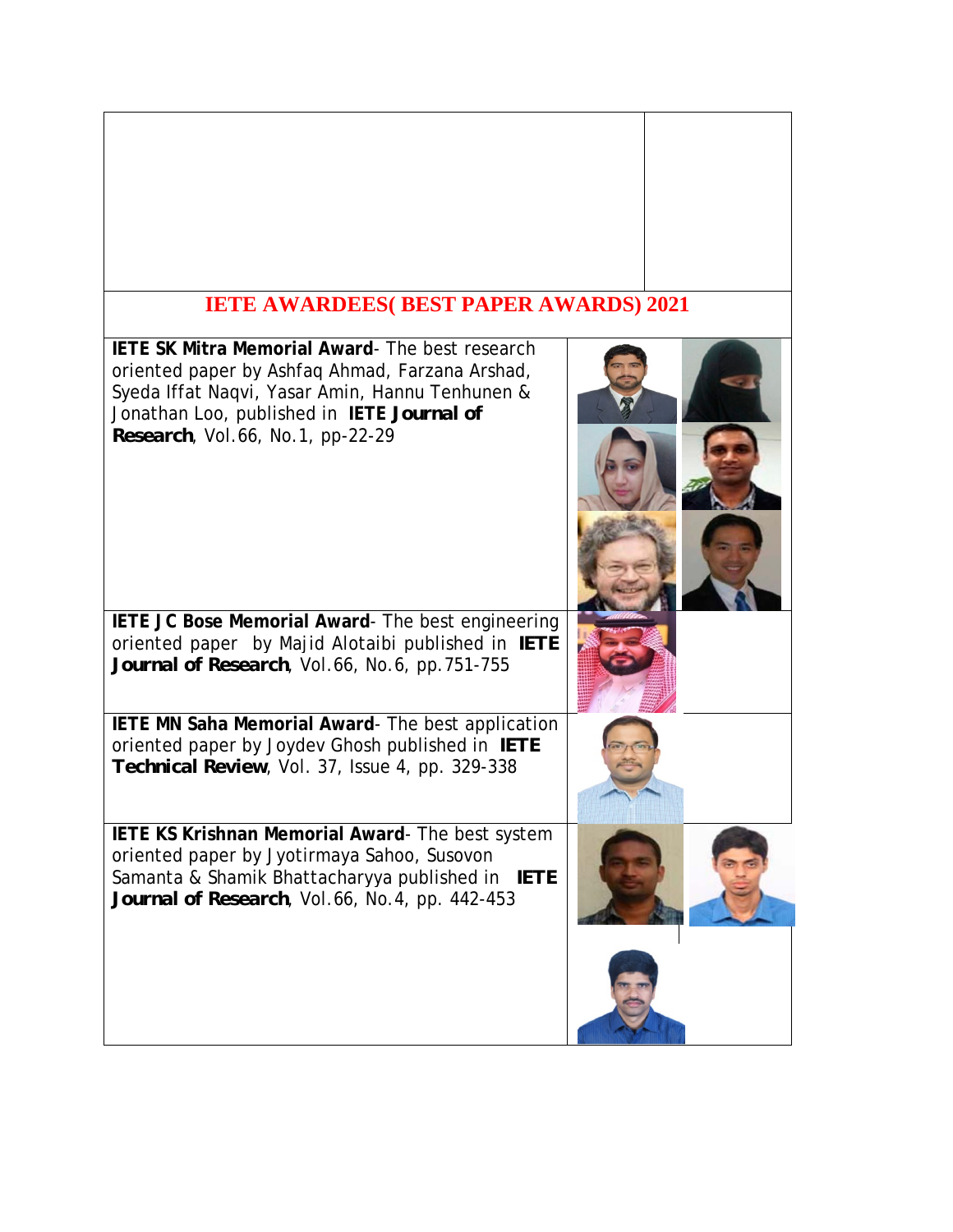